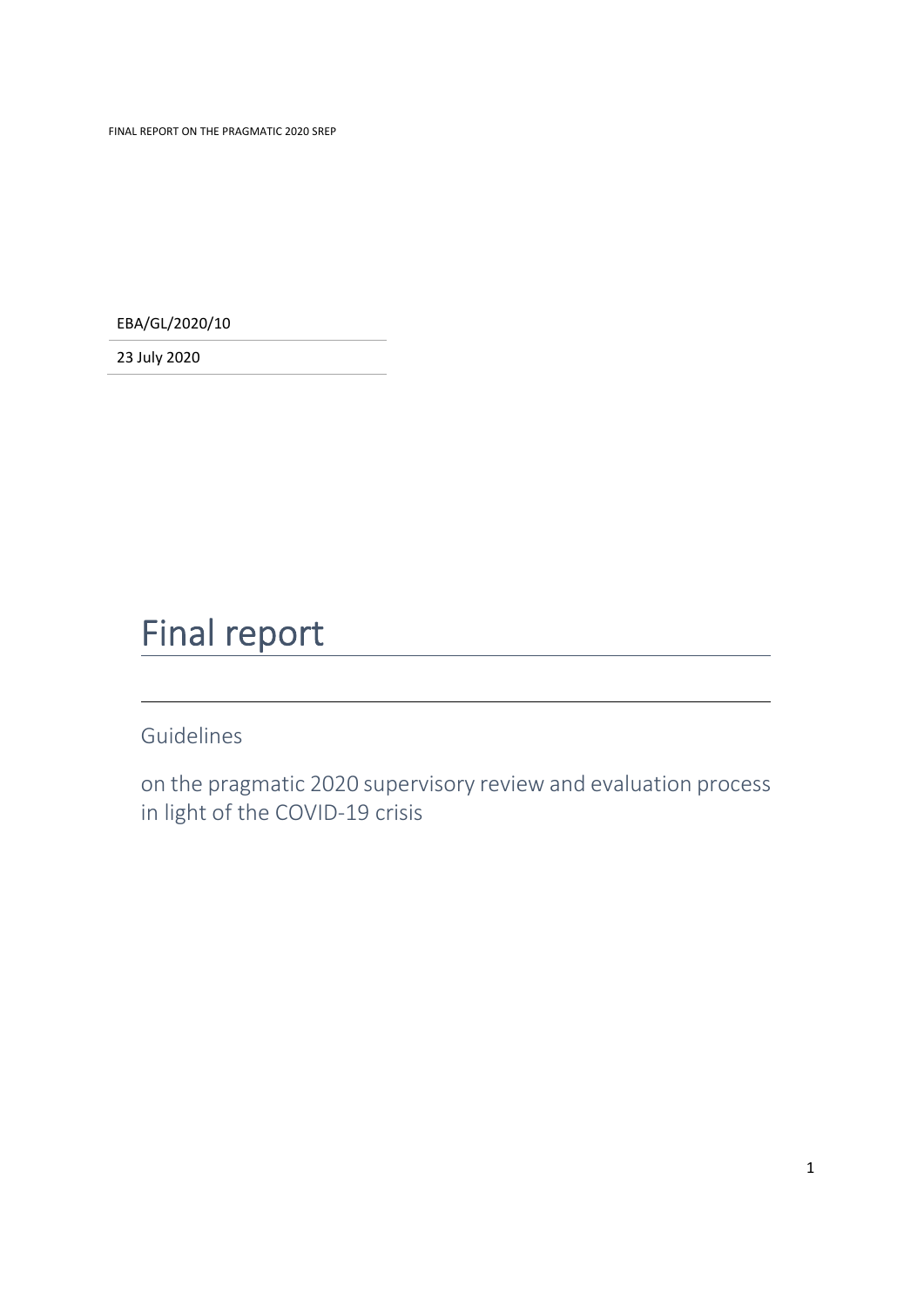# Contents

| 1. Executive summary        |  |
|-----------------------------|--|
| 2. Background and rationale |  |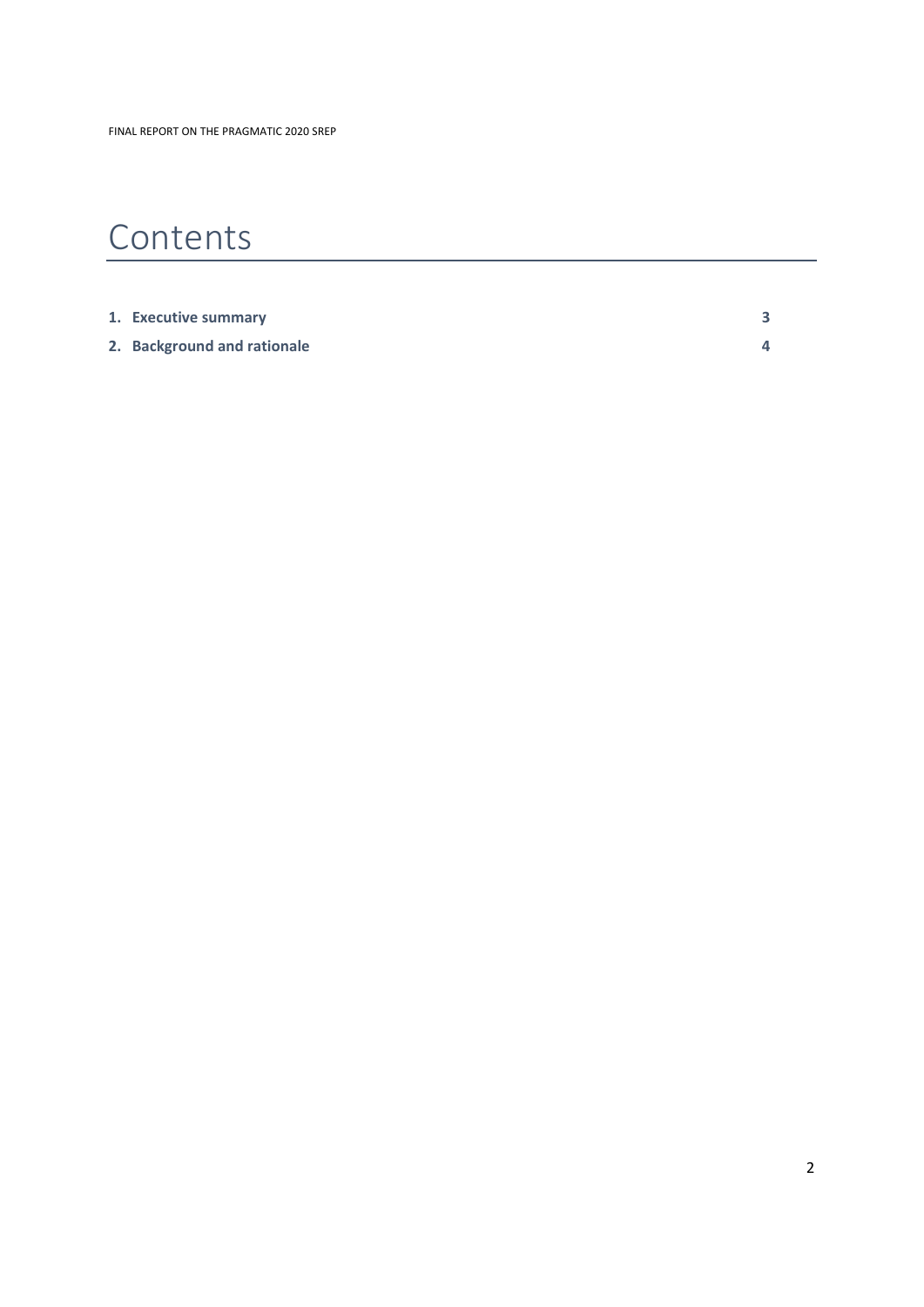## 1. Executive summary

The COVID-19 pandemic has significantly affected the banking sector as well as, from an operational perspective, competent authorities themselves. Considerable challenges have arisen for competent authorities to conduct the supervisory review and evaluation process (SREP) as described in the Guidelines EBA/GL/2014/13 (the SREP GL) due to the various uncertainties brought about by the crisis. It has become apparent that the 2020 SREP might not embrace a thorough and comprehensive assessment of all the risks and vulnerabilities to which institutions are exposed.

As part of the coordinated response to the COVID‐19 pandemic, the European Banking Authority (EBA) outlined in its statement of 22 April 2020 how the principles of effectiveness, flexibility and pragmatism will guide supervisory approaches in relation to the 2020 SREP. However, it also noted that further engagement with competent authorities is necessary to ensure that clarity on such an approach would be made available to safeguard and preserve convergent supervisory approaches and outcomes enabled by the SREP GL in the context of this crisis.

These guidelines, complementing the SREP GL, are addressed to competent authorities and aim to demonstrate how flexibility and pragmatism could be exercised in relation to the SREP framework in the context of this crisis, including the cross-border context. These guidelines establish a special procedure for the supervisory review and evaluation process for the year 2020.

The risk‐driven approach put forward by these guidelines builds on the existing requirements of the Capital Requirements Directive and the SREP GL and adapts them to the exceptional circumstances of the COVID‐19 pandemic, as well as ensures the exercise of supervisory judgement to the greatest possible extent.

Accordingly, these guidelines focus on the key aspects of SREP and cover the:

- (i) focus of the pragmatic SREP;
- (ii) overall SREP assessment and scoring;
- (iii) supervisory measures; and
- (iv) conduct of the SREP in cross‐border contexts.

Competent authorities may continue to apply the SREP GL as they currently stand, if they wish to do so. However, there is a need to ensure that competent authorities have the option to apply instead for the alternative specific process for the 2020 exercise, which may be necessary in response to the COVID‐19 pandemic and is set out in a harmonised manner in these guidelines.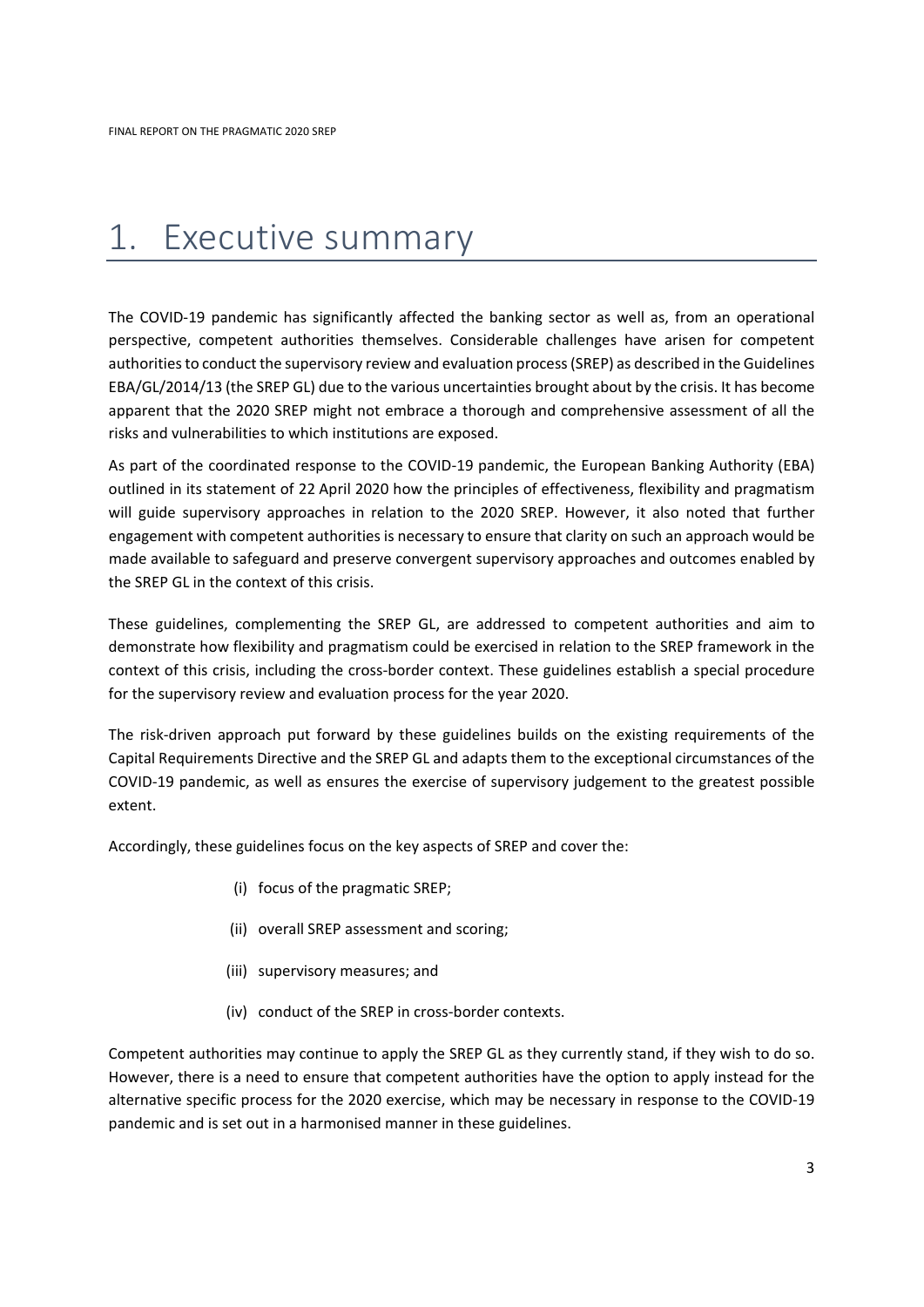Due to the urgency of the matter and the limited focus of these guidelines on COVID‐19 pandemic‐related features, as well as the continued validity of the SREP GL as they stand, the EBA decided not to carry out public consultations or a cost–benefit analysis in this case. The EBA has notified the Banking Stakeholder Group (BSG) of its intention to issue the guidelines but has not requested the BSG's advice.

# 2. Background and rationale

The EBA is mandated to foster sound and effective supervision and to drive supervisory convergence across the EU arising from the requirements specified in Directive 2013/36/EU and more generally from its obligations under its founding regulation.

There is a need for a pragmatic and effective SREP in 2020 due to the various implications of the COVID‐ 19 pandemic for credit institutions as well as for competent authorities themselves, in particular the operational constraints of banks and supervisors, the considerable uncertainty around the implications of the crisis for institutions' risk profiles and financial soundness, and the burden on banks to implement a wide range of mitigating measuresto support the real economy. It isimportant to benefit from sufficiently similar pragmatic approaches by converging on the key features of the SREP to protect the outcome of the supervisory assessments and at the same time safeguard the minimum scope of the supervisory review to ensure a level playing field across the EU.

Therefore, it is necessary to outline the modality of the implementation of the SREP GL for the particular circumstances of 2020 by setting out the key features of such a pragmatic SREP to ensure that supervisors have sufficient flexibility to adapt their supervisory practices to the new and changing circumstances brought about by the COVID‐19 pandemic. At the same time, it is of paramount importance to ensure that the adjustment ofthe SREP to the current crisis circumstancesis carried out in a consistent and convergent manner across the EU, to safeguard and preserve convergent supervisory practices and outcomes, which necessitate the issuance of amended guidelines.

The focused SREP approach ensures the implementation of the overall SREP assessment in the context of COVID‐19 through:

- a risk‐driven assessment focusing mainly on the most material risks and vulnerabilities driven by the crisis, based on the most recent information received by supervisors; and, in particular,
- the ability of an institution to respond to the challenges brought by the crisis, including operational continuity.

A distinct feature of the pragmatic SREP approach is that, while the institution‐specific nature of the exercise is preserved, these guidelines identify a set of risks and vulnerabilities that are deemed the most material in the context of this crisis and place emphasis on the supervisory assessment of these items. The institution‐specific nature of the SREP ensures that any additional risk deemed material for an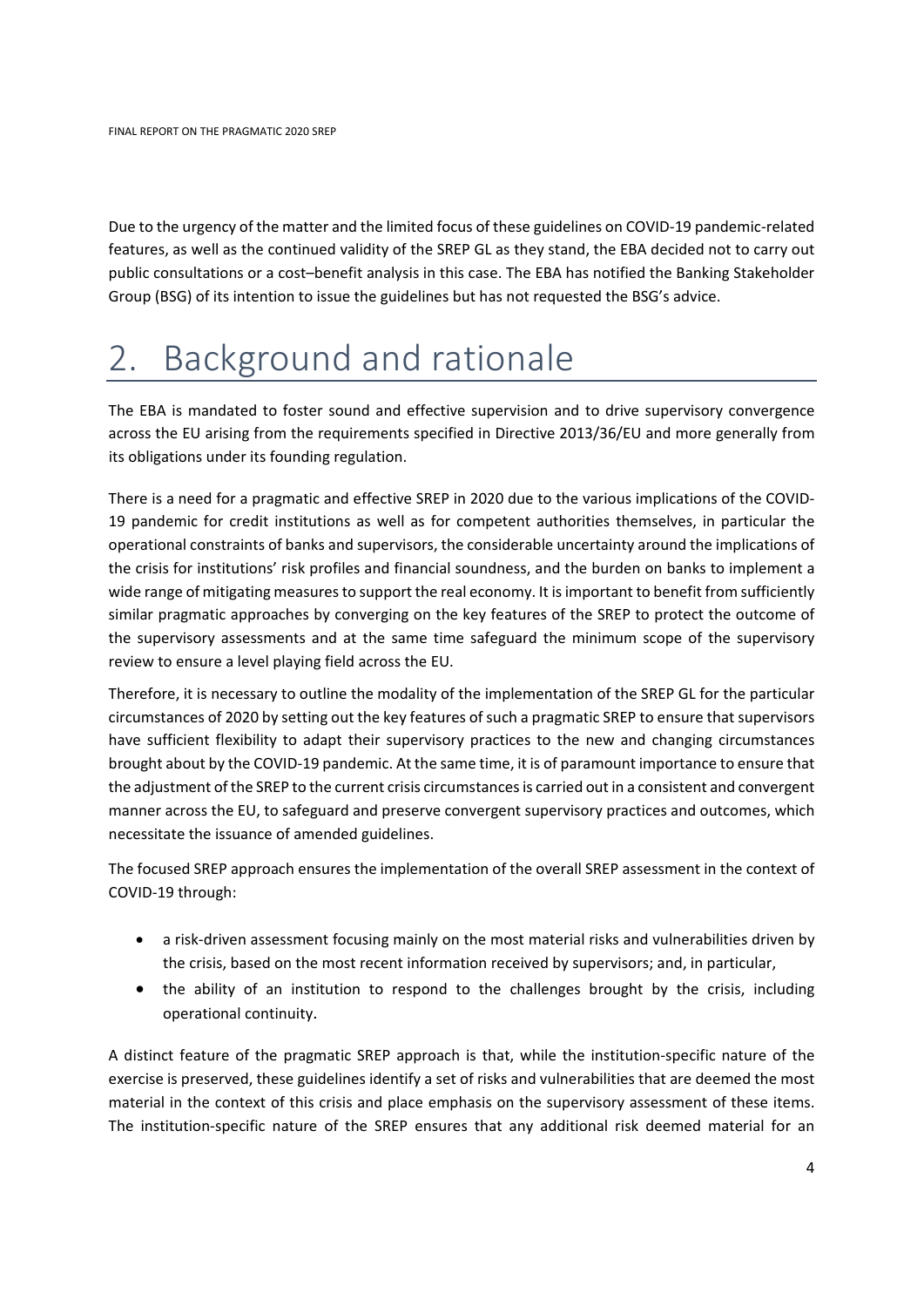institution in the context of this crisis, in particular market risk, would also be subject to supervisory scrutiny.

Supplementary information sources become particularly valuable in a crisis and are key inputs to the supervisory assessment in 2020. Regular discussions with various functions of the supervised institutions and at various levels are important to help supervisors better understand the implications of the COVID‐ 19 crisis and to gather an institution's view on material changes and key risks and vulnerabilities. Therefore, competent authorities are encouraged to intensify the supervisory dialogue to understand the challenges faced by institutions and their reactions to these.

Under the focused and pragmatic 2020 SREP, due to the various uncertainties brought by the pandemic and until the impact of the crisis on an individual institution's risk profile can be better understood and captured, the risks and viability scores assigned in the previous cycle may be maintained.

These guidelines respond to exceptional developments by adapting the conduct of the SREP to the special circumstances brought by the crisis, including (i) the challenges faced by banks with regard to their operations, (ii) the unprecedented uncertainties around the financial implications of COVID‐19 on customers and on the credit institutions themselves, and (iii) changes in supervisory approaches due to competent authorities' own challenges to conduct microprudential supervision in the usual manner. Therefore, competent authorities should be able to adjust the scope, frequency and intensity of supervisory engagement during 2020 to reflect the special circumstances characterising this exercise.

Drawing supervisory conclusions on the viability of an institution and its ability to meet the capital and liquidity requirements is paramount in a crisis. According to the current regulatory framework on crisis management, the SREP scores are used as, inter alia, triggers for applying early intervention measures under the Bank Recovery and Resolution Directive, as well as for determining whether an institution is 'failing or likely to fail'. Therefore, these guidelines introduce a consistent approach for the overall SREP assessment of the viability of an institution that in 2020 will reflect the conclusions of the supervisory review conducted according to these guidelines with the exercise of supervisory judgement.

In terms of the supervisory measures applied in the 2020 cycle, the guidelines express a preference for qualitative measures in the first instance. Due to the pragmatic nature of the 2020 SREP, the Pillar 2 requirements (P2R) could remain stable, if it is appropriate, and should be met by the institution at all times.

As the determination of the Pillar 2 Guidance (P2G), according to the SREP GL, is closely linked to the outcome of supervisory stress tests to address the supervisory concerns of meeting the capital requirements over the economic cycle, in the current context there is considerable uncertainty over the adverse scenario that could materialise, as well as over an individual institution's sensitivity to it. In addition, the postponement of the EU-wide stress test to 2021 would leave competent authorities without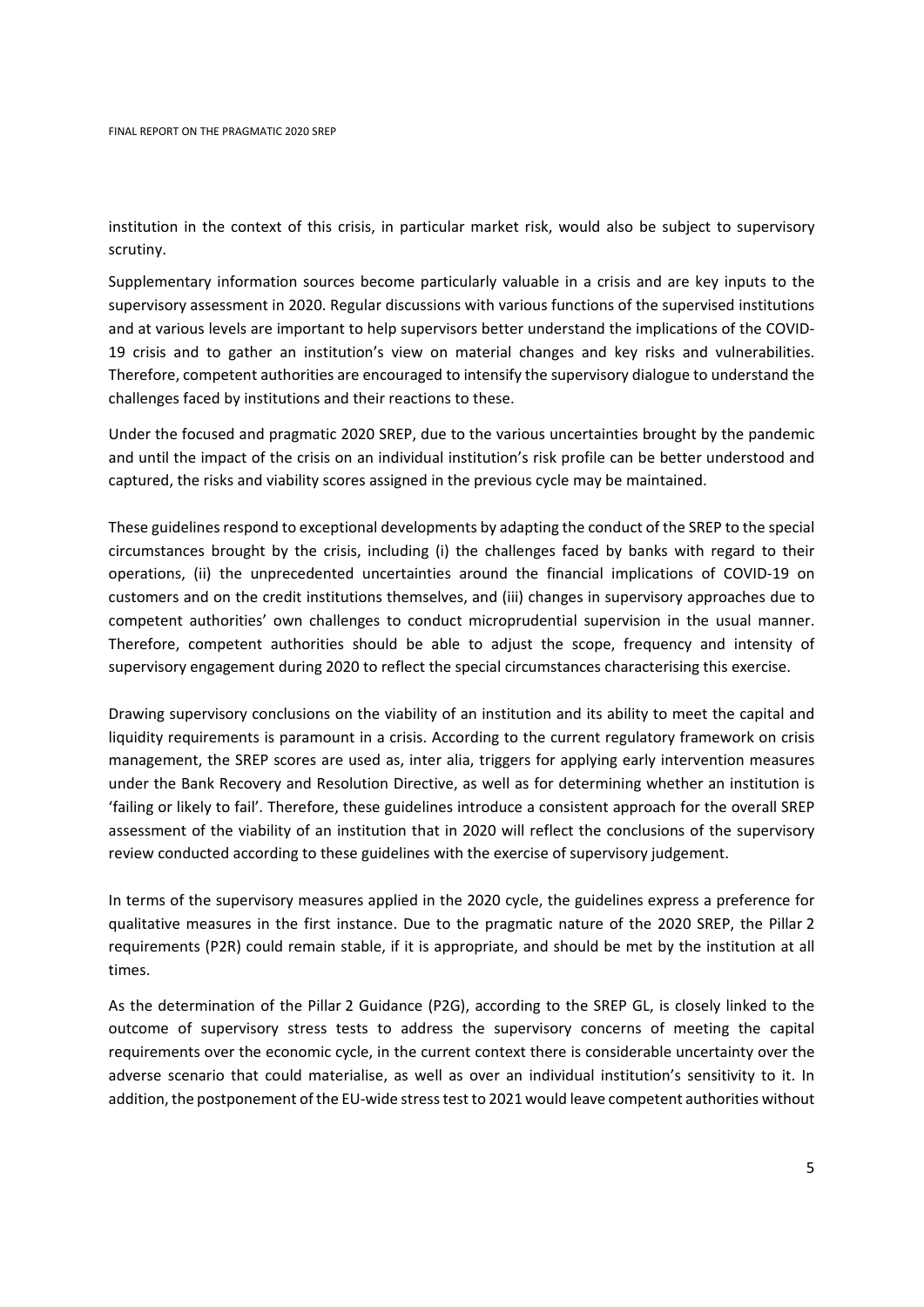a major quantitative input to rely on in 2020. Therefore, these guidelines ensure the possibility for competent authorities to leave P2G stable in 2020, if so warranted by the abovementioned uncertainties.

Similarly to capital buffers that are designed to absorb losses and ensure continued lending to the economy during a downturn, the usability of the P2G is important to ensure that institutions can provide the necessary support to households and the corporate sectors. These guidelines acknowledge the usability of the P2G in the current circumstances and provide for an enhanced supervisory follow‐up to ensure eventual restoration.

Regardless of the periodic SREP assessment, competent authorities are encouraged to apply supervisory measures where needed to address immediate concerns arising from the continuous assessment of risks.

These guidelines facilitate a consistent approach in connection with cross-border banking groups, as the identification of a set of key risks and vulnerabilities as included in these guidelines will inform the group risk/liquidity risk assessments conducted in supervisory colleges and will support competent authorities in arriving at a shared view on the most material risks in the context of this crisis, taking into account institutions' specific considerations.

Irrespective of the possible simplifications introduced in the 2020 SREP and in particular in times of crisis, when the circumstances are far from normal, joint supervisory conclusions on the available, as well as the required, level of capital and liquidity have to be drawn in colleges of supervisors. The approach towards the joint decisions in supervisory colleges should be aligned with the streamlined nature of the pragmatic SREP, while preserving the mandatory content of joint decisions as set out by Commission Implementing Regulation (EU) No 710/2014.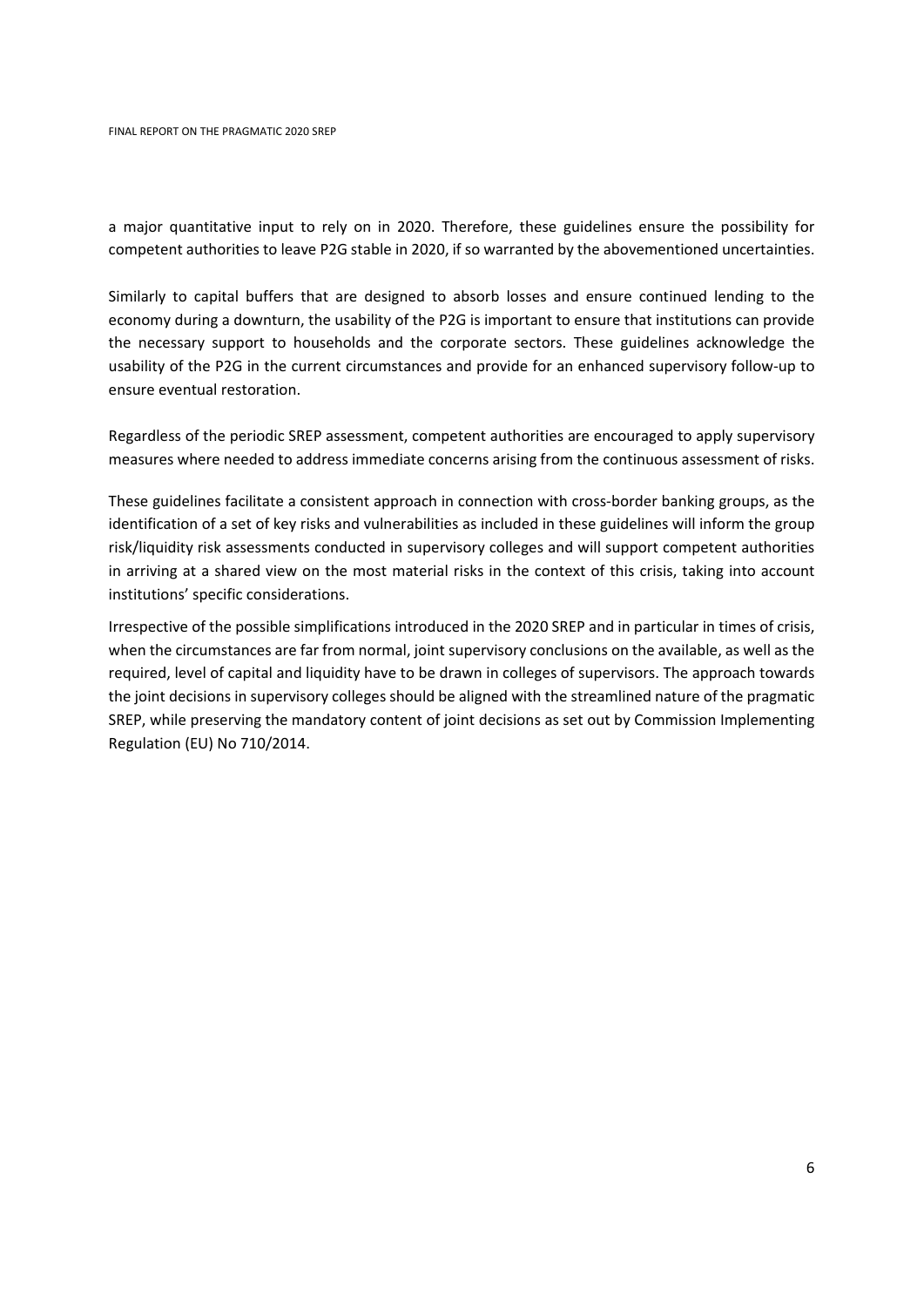FINAL REPORT ON THE PRAGMATIC 2020 SREP

EBA/GL/2020/10

23 July 2020

# Guidelines

on the pragmatic 2020 supervisory review and evaluation process in light of the COVID‐19 crisis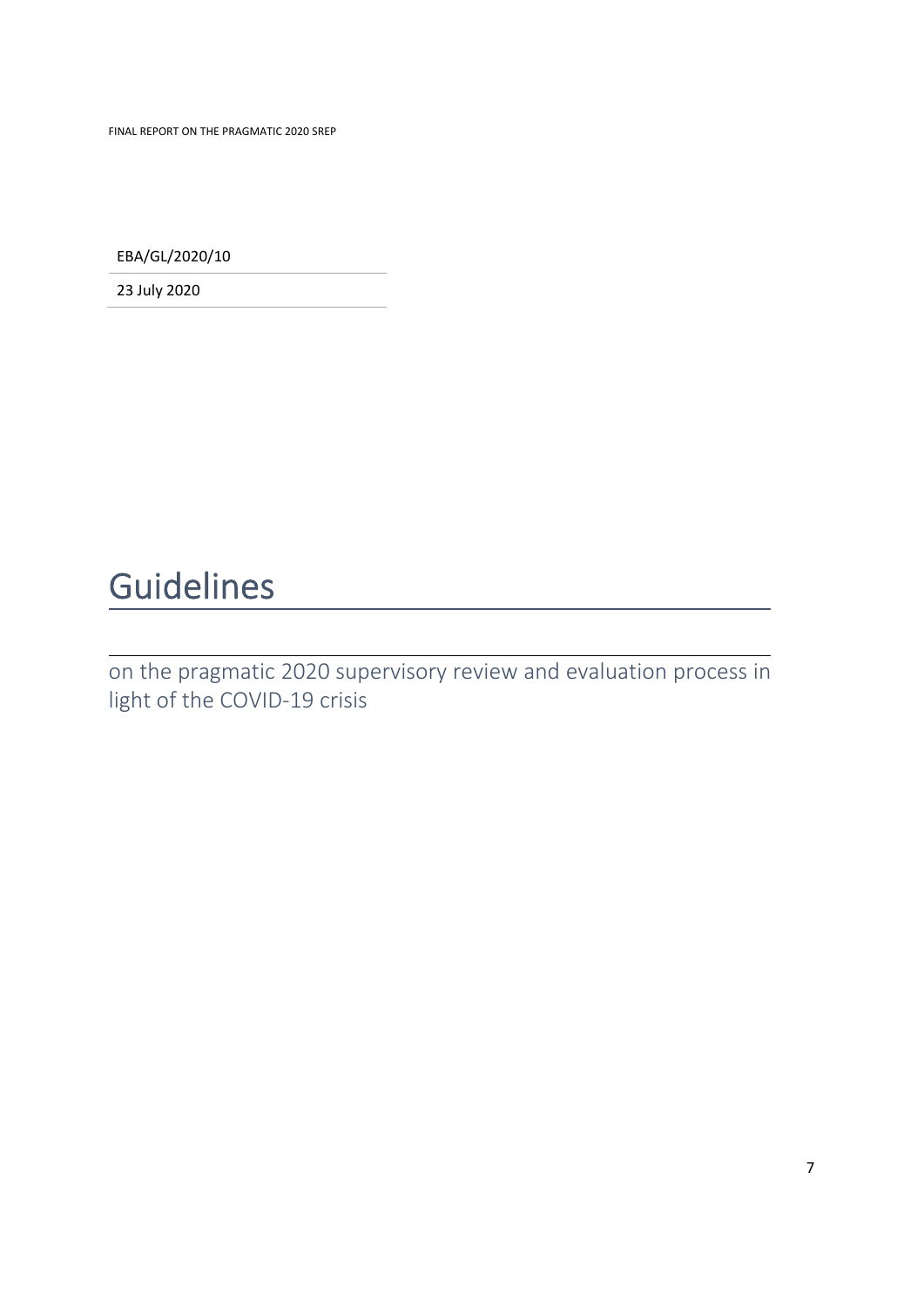## 1. Compliance and reporting

## Status of these guidelines

- 1. This document contains guidelines issued pursuant to Article 16 of Regulation (EU) No 1093/2010<sup>1</sup> for the year 2020 (pragmatic 2020 SREP). In accordance with Article 16(3) of Regulation (EU) No 1093/2010, competent authorities must make every effort to comply with the guidelines.
- 2. Guidelines set the EBA view of appropriate supervisory practices within the European System of Financial Supervision or of how Union law should be applied in a particular area. Competent authorities as defined in Article 4(2) of Regulation (EU) No 1093/2010 to whom guidelines apply should comply by incorporating them into their practices as appropriate (e.g. by amending their legal framework or their supervisory processes), including where guidelines are directed primarily at institutions.

### Reporting requirements

- 3. According to Article 16(3) of Regulation (EU) No 1093/2010, competent authorities must notify the EBA whether they comply or intend to comply with these guidelines, or otherwise with reasons for non‐compliance, by 25 September 2020. In the absence of notification by this deadline, the competent authority will be considered by the EBA to be non-compliant with these guidelines. Notifications should be sent by submitting the form available on the EBA website with the reference 'EBA/GL/2020/10'. Notifications should be submitted by persons with appropriate authority to report compliance on behalf of their competent authorities. Any change in the status of compliance must also be reported to the EBA.
- 4. Notifications will be published on the EBA website, in line with Article 16(3).

 $1$  Regulation (EU) No 1093/2010 of the European Parliament and of the Council of 24 November 2010 establishing a European Supervisory Authority (European Banking Authority), amending Decision No 716/2009/EC and repealing Commission Decision 2009/78/EC (OJ L 331, 15.12.2010, p. 12).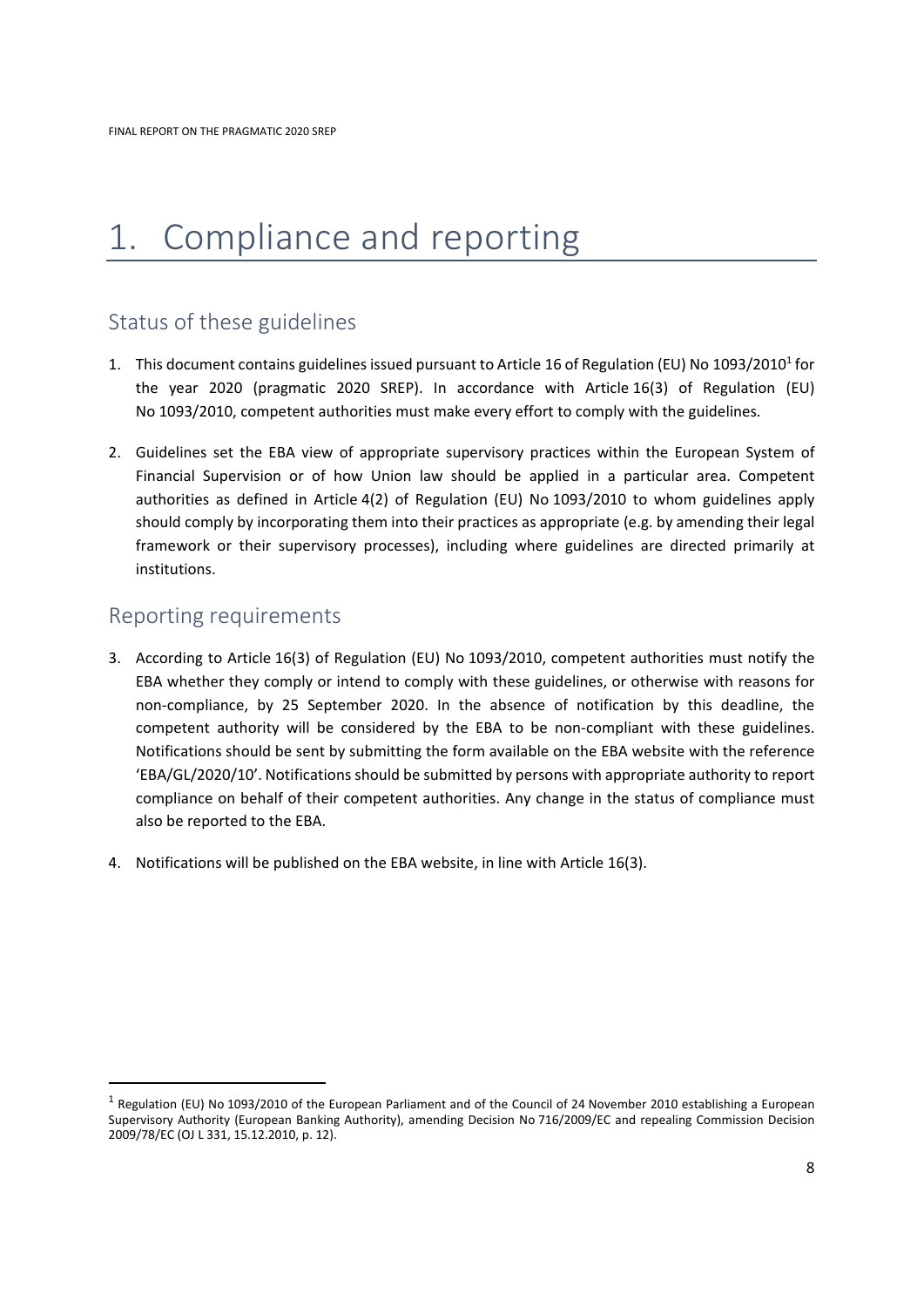# 2. Subject matter, scope and definitions

## Subject matter

5. These guidelines specify the pragmatic application of Guidelines EBA/GL/2014/13 (the SREP Guidelines) for the supervisory review and evaluation process for the SREP 2020 cycle.

### Addressees

6. These guidelines are addressed to competent authorities as defined in point i of Article 4(2) of Regulation (EU) No 1093/2010.

## 3. Implementation

## Date of application

7. These guidelines apply from 23 July 2020.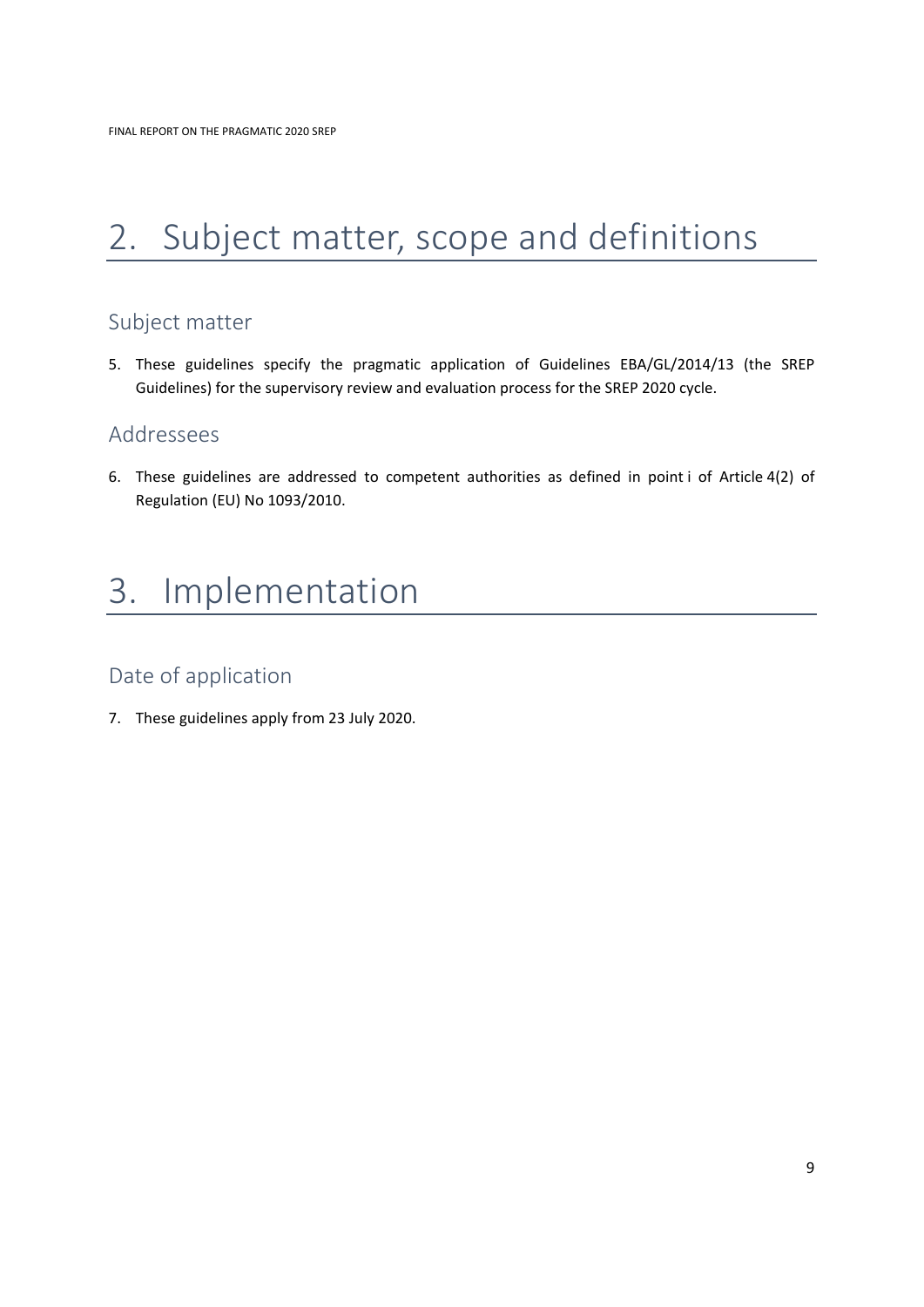## 4. 2020 SREP in light of the COVID‐19 crisis

8. In the SREP Guidelines, a new paragraph 15a is inserted after paragraph 15 as follows:

'Competent authorities may adjust the assessments for the 2020 SREP cycle to reflect the exceptional circumstances entailed by the COVID‐19 pandemic and ensure an adjusted application of these guidelines during the COVID‐19 crisis. Where doing so, competent authoritiesshould ensure that their adjustments comply with ANNEX 4.'

9. In the SREP Guidelines, a new ANNEX 4 is inserted after ANNEX 3 as follows:

### "ANNEX 4

### Focus of the 2020 SREP in light of the COVID‐19 crisis

- 1. For the identification of the most relevant risks and vulnerabilities for institutions in the context of the COVID‐19 crisis the following information from institutions should be seen as the main input of the SREP, as appropriate:
	- a. material changes;
	- b. key risks and vulnerabilities;
	- c. the ICAAP and the ILAAP.
- 2. The ICAAP and ILAAP should provide support to competent authorities' overall assessment of the institution's soundness and viability. Competent authorities may request updated ICAAP/ILAAP information, if they consider that information relevant for the application of these guidelines has become obsolete; otherwise, competent authorities should be able to rely on information already available.
- 3. The institution‐specific nature of the supervisory review should not be affected by the pragmatic 2020 SREP.
- 4. When focusing their pragmatic 2020 SREP assessment, competent authorities should have regard to the following risks/risk controls as appropriate:
	- credit risk, in particular credit risk management and trends in and coverage of provisioning;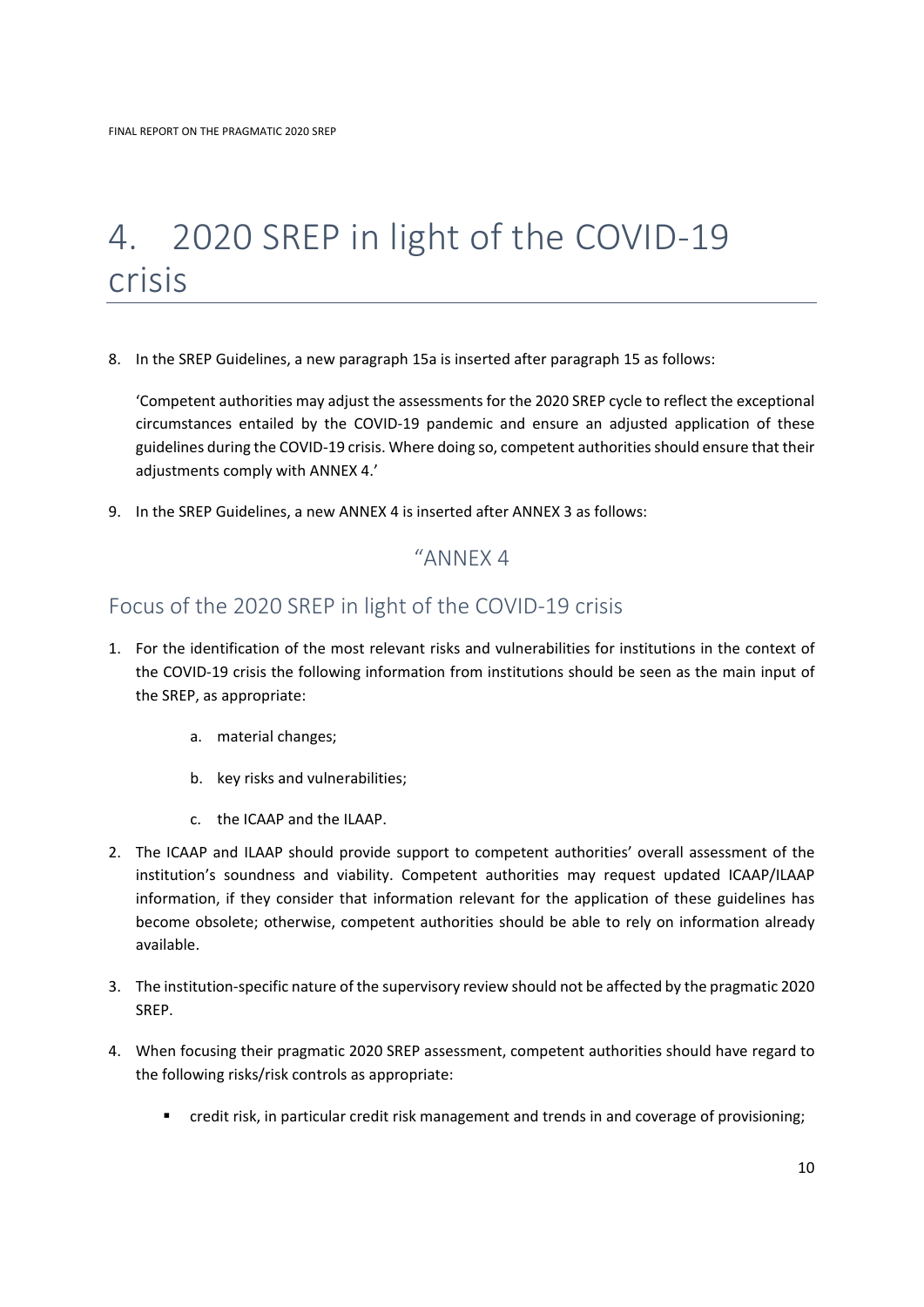- **I** liquidity and funding risk;
- **•** operational risk with a focus on information security and business continuity management<sup>2</sup>;
- profitability and the wider business model framework, with a link to
- governance arrangements, namely whether those allow for the swift alignment of strategies and related procedures and the management's ability to ensure prompt implementation.

### Overall SREP assessment and scoring

- 5. The overall SREP assessment of the viability of an institution should reflect the conclusions of the supervisory review conducted according to this annex with the exercise of supervisory judgement.
- 6. Within the focused and pragmatic 2020 SREP risk and viability scores assigned in the previous SREP cycle may remain unchanged.

### SREP timeline in 2020

7. Competent authorities should adjust and extend as appropriate the pragmatic 2020 SREP cycle in order to facilitate the understanding of the implications of the crisis and in order to ensure a more robust assessment.

### Supervisory measures

#### Pillar 2 requirements (P2R)

- 8. Following the 2020 SREP, the determination of additional own funds requirements (P2R) to cover the risk of unexpected losses or expected losses insufficiently covered should aim to address risks and vulnerabilities that are most material for the institution in the context of the crisis.
- 9. Where setting the additional own funds requirements (P2R), the requirements already imposed following the previous SREP cycle may remain unchanged, where this is deemed appropriate. Competent authorities should ensure that institutions comply with these requirements at all times.
- 10. Competent authorities should apply flexibility in adapting the quality of capital that institutions are allowed to use to meet the P2R, while ensuring a sound coverage of risk and the minimum composition laid down in the SREP Guidelines.

<sup>2</sup> In accordance with the focus described in the *EBA statement on digital operational resilience in the COVID‐19 pandemic*.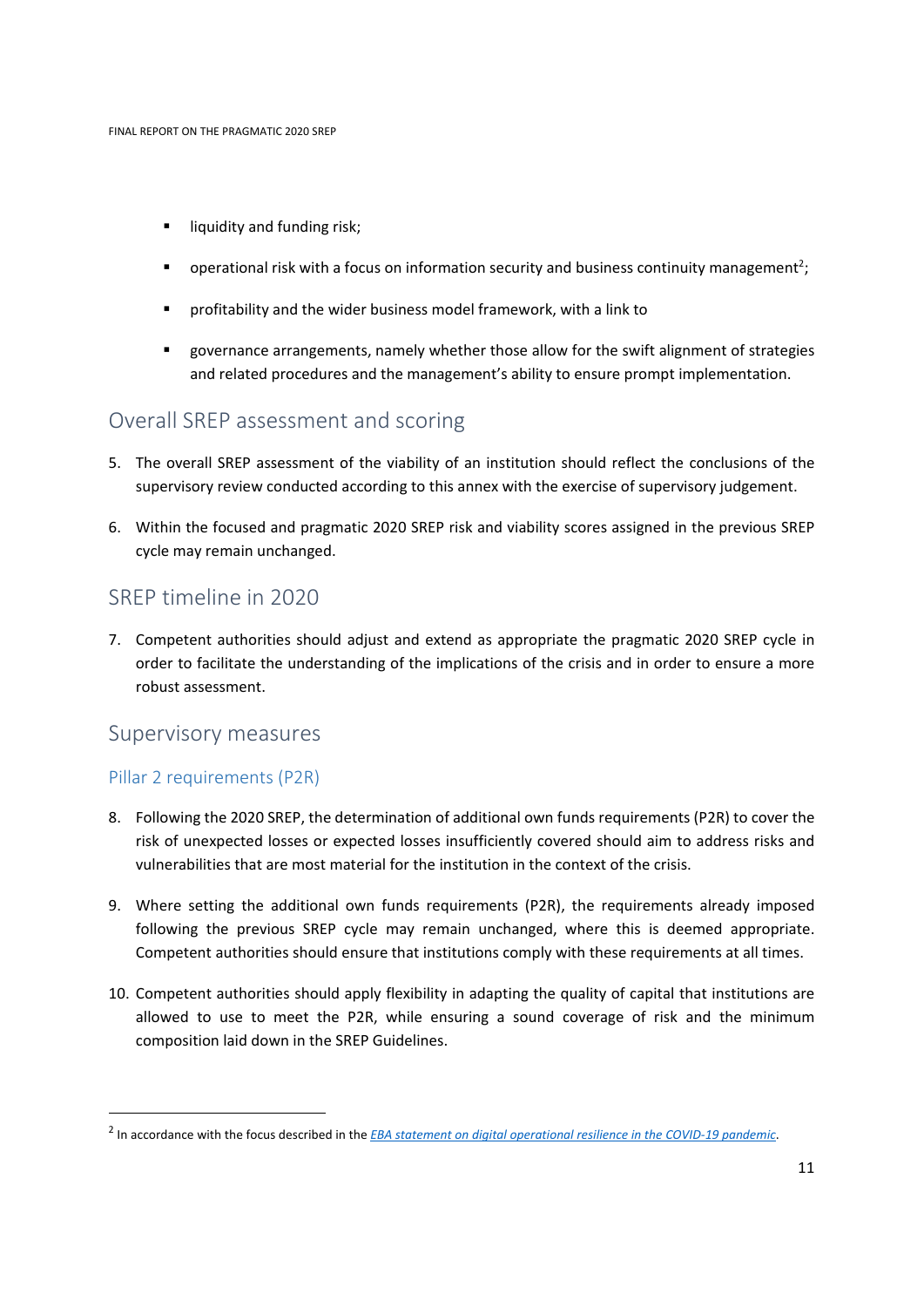11. Supervisory concerns stemming from the pragmatic 2020 SREP cycle should primarily be addressed with qualitative measures.

### Pillar 2 Guidance

- 12. When determining and setting P2G, competent authorities should act in accordance with the minimum engagement model. Where this is justified by uncertainties over the institution's sensitivity to adverse scenarios, competent authorities may maintain the P2G determined and set during the previous SREP cycle.
- 13. Where, in the context of the pragmatic 2020 SREP cycle, the institution's own funds drop, or are likely to drop, below the level determined by P2G, competent authorities may tolerate that institution's operating temporarily below that level but they should request the institution to report this without undue delay. They should engage in enhanced supervisory dialogue with that institution, endeavouring to understand the timeframe for the eventual restoration of its P2G capital, which may extend beyond 2020.

### SREP in cross‐border context in 2020

- 14. The consolidating supervisor and the relevant competent authorities should endeavour to agree on a common determination of whether the supervisory review and evaluation process for the 2020 SREP cycle will be performed with or without the application of this annex for all group entities. Nevertheless, the consolidating supervisor should be able to decide whether the supervisory review and evaluation process for the 2020 SREP cycle will be performed with or without the application of this annex for the EU parent undertaking, and the relevant competent authorities should do the same for the group entities under their supervisory remit.
- 15. Notwithstanding paragraph 14, for the purposes of application of paragraph 7 in cross‐border groups, the consolidating supervisor and the relevant competent authorities should discuss and update where needed the joint decision timetable set out in Article 3 of Commission Implementing Regulation (EU) No 710/2014.3
- 16. Notwithstanding paragraph 14, the consolidating supervisor and the relevant competent authorities should discuss in the supervisory college the focus of the capital and liquidity risk assessment taking into account the main risks and vulnerabilities as set out in paragraph 4 and they should have regard to institution‐specific considerations as set out in paragraph 3.

<sup>&</sup>lt;sup>3</sup> Commission Implementing Regulation (EU) No 710/2014 of 23 June 2014 laying down implementing technical standards with regard to conditions of application of the joint decision process for institution‐specific prudential requirements according to Directive 2013/36/EU of the European Parliament and of the Council (OJ L 188/19 of 27.06.2014).